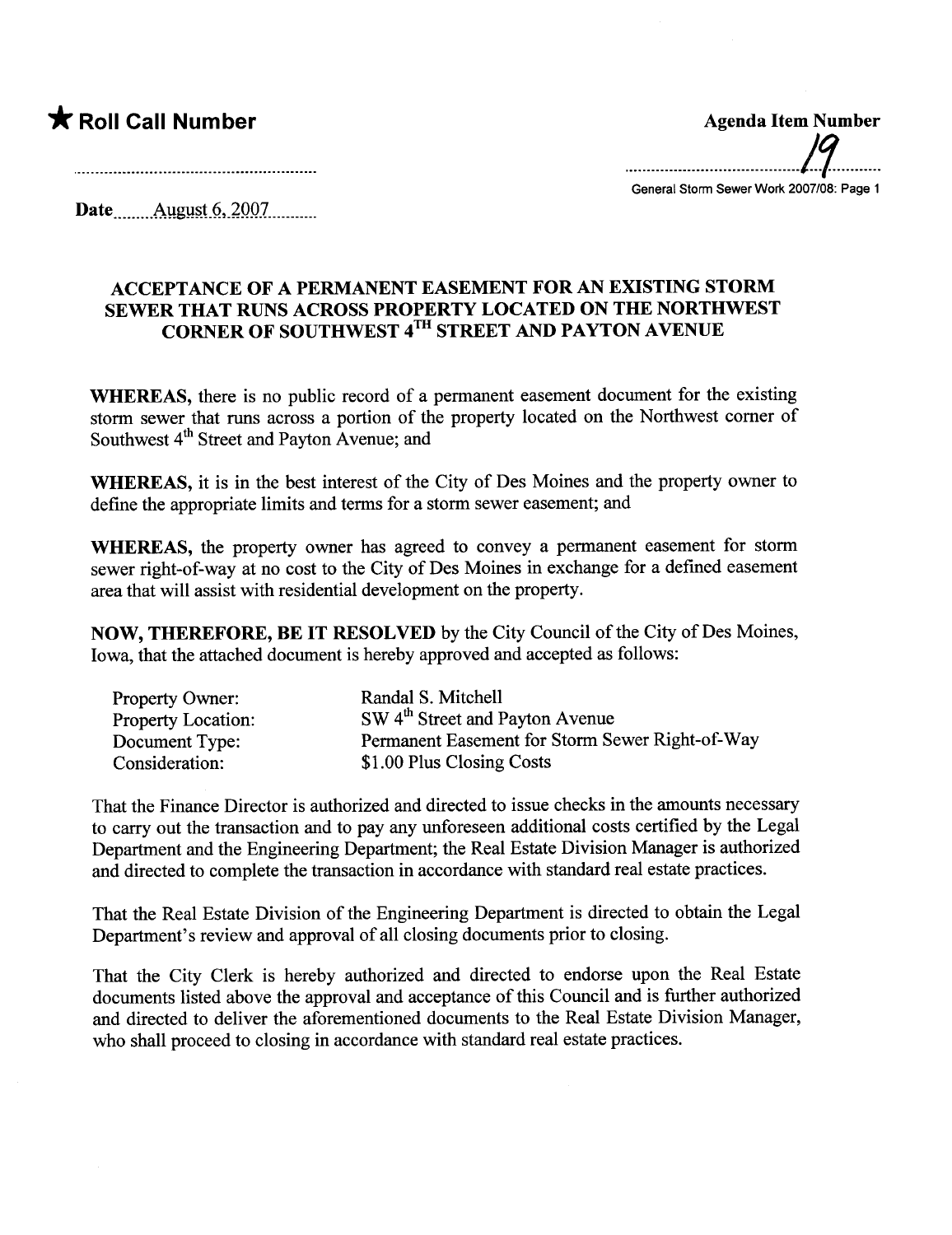## \* Roll Call Number Agenda Item Number

Date \_\_\_\_\_ August 6, 2007 \_\_\_\_\_\_

Moved by to adopt.

APPROVED AS TO FORM:<br> $\mathcal{U}_{\text{Mma}}$   $\mathcal{L}$  have

Assistant City Attorney

| 251                   |             |             |             |                 |                                                                                                                                                                                                                                                                                                                            |
|-----------------------|-------------|-------------|-------------|-----------------|----------------------------------------------------------------------------------------------------------------------------------------------------------------------------------------------------------------------------------------------------------------------------------------------------------------------------|
| <b>COUNCIL ACTION</b> | <b>YEAS</b> | <b>NAYS</b> | <b>PASS</b> | <b>ABSENT</b>   | <b>CERTIFICATE</b>                                                                                                                                                                                                                                                                                                         |
| <b>COWNIE</b>         |             |             |             |                 |                                                                                                                                                                                                                                                                                                                            |
| <b>COLEMAN</b>        |             |             |             |                 | I, Diane Rauh, City Clerk of said City hereby<br>certify that at a meeting of the City Council of<br>said City of Des Moines, held on the above date,<br>among other proceedings the above was adopted.<br>IN WITNESS WHEREOF, I have hereunto set my<br>hand and affixed my seal the day and year first<br>above written. |
| <b>HENSLEY</b>        |             |             |             |                 |                                                                                                                                                                                                                                                                                                                            |
| <b>KIERNAN</b>        |             |             |             |                 |                                                                                                                                                                                                                                                                                                                            |
| <b>MAHAFFEY</b>       |             |             |             |                 |                                                                                                                                                                                                                                                                                                                            |
| <b>MEYER</b>          |             |             |             |                 |                                                                                                                                                                                                                                                                                                                            |
| <b>VLASSIS</b>        |             |             |             |                 |                                                                                                                                                                                                                                                                                                                            |
| <b>TOTAL</b>          |             |             |             |                 |                                                                                                                                                                                                                                                                                                                            |
| <b>MOTION CARRIED</b> |             |             |             | <b>APPROVED</b> |                                                                                                                                                                                                                                                                                                                            |
|                       |             |             |             | Mayor           | City Clerk                                                                                                                                                                                                                                                                                                                 |

## .......................................1.1.........

General Storm Sewer Work 2007/08: Page 2